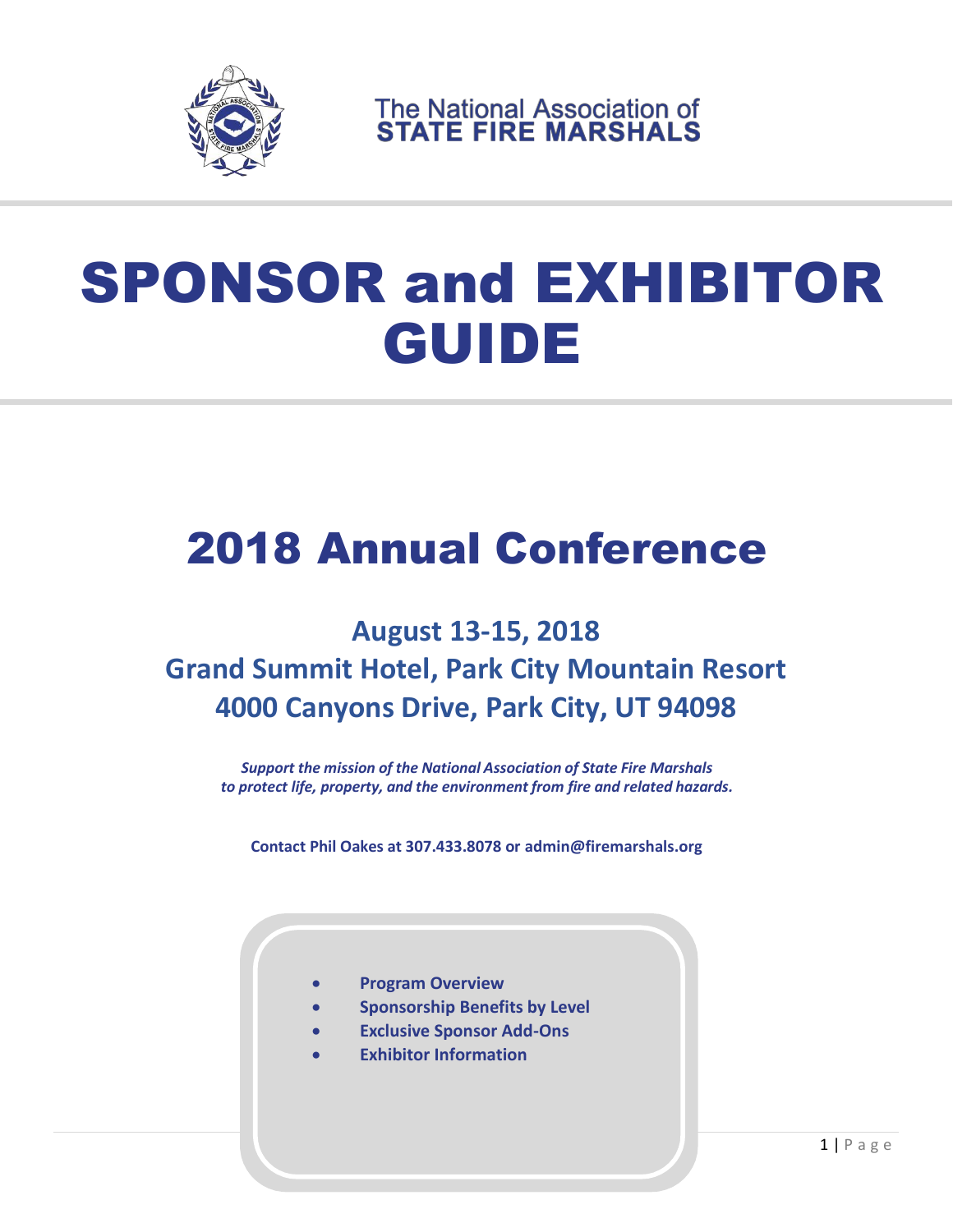## **PROGRAM OVERVIEW**

**Is your organization looking for a way to support improved public safety?** The National Association of State Fire Marshals (NASFM) comprises the senior fire



safety officials in the United States. Our members' responsibilities typically include code adoption and enforcement, fire and arson investigation, fire incident data collection and analysis, firefighter training and safety, public education, and advising elected and appointed government officials on public safety matters. Each year NASFM convenes State Fire Marshals and other public safety officials from around the country at the NASFM Annual Conference to network, learn about issues of common interest, and strategize for the future. Your contribution is critical to the continued work of the organization and the success of the 2018 NASFM Annual Conference!

**Premier Sponsors Program –** Platinum or Titanium levels of sponsorship provides the opportunity to support NASFM's exceptional work in safety advocacy, training, and education. It will also allow you to communicate your message efficiently and effectively to the NASFM membership and all other 2018 NASFM Annual Conference Attendees.

**Other Sponsor Programs -** NASFM Annual Conference sponsorship and exhibit opportunities are available to fit a variety of budgets and marketing objectives. In addition to Premier Sponsors Program of Platinum and Titanium, we also offer Gold, Silver and Bronze as well as **Individual Sponsorship Opportunities** which are available on a first-come, firstserved basis. We can also work with you to bring any unique sponsorship ideas you may have to the 2018 NASFM Annual Conference.

### **Sponsorship opportunities are limited. To become a sponsor, please contact Phil Oakes at 307-433-8078 or admin@firemarshals.org.**

**Additional information about NASFM can be found on our website at [www.firemarshals.org](http://www.firemarshals.org/)**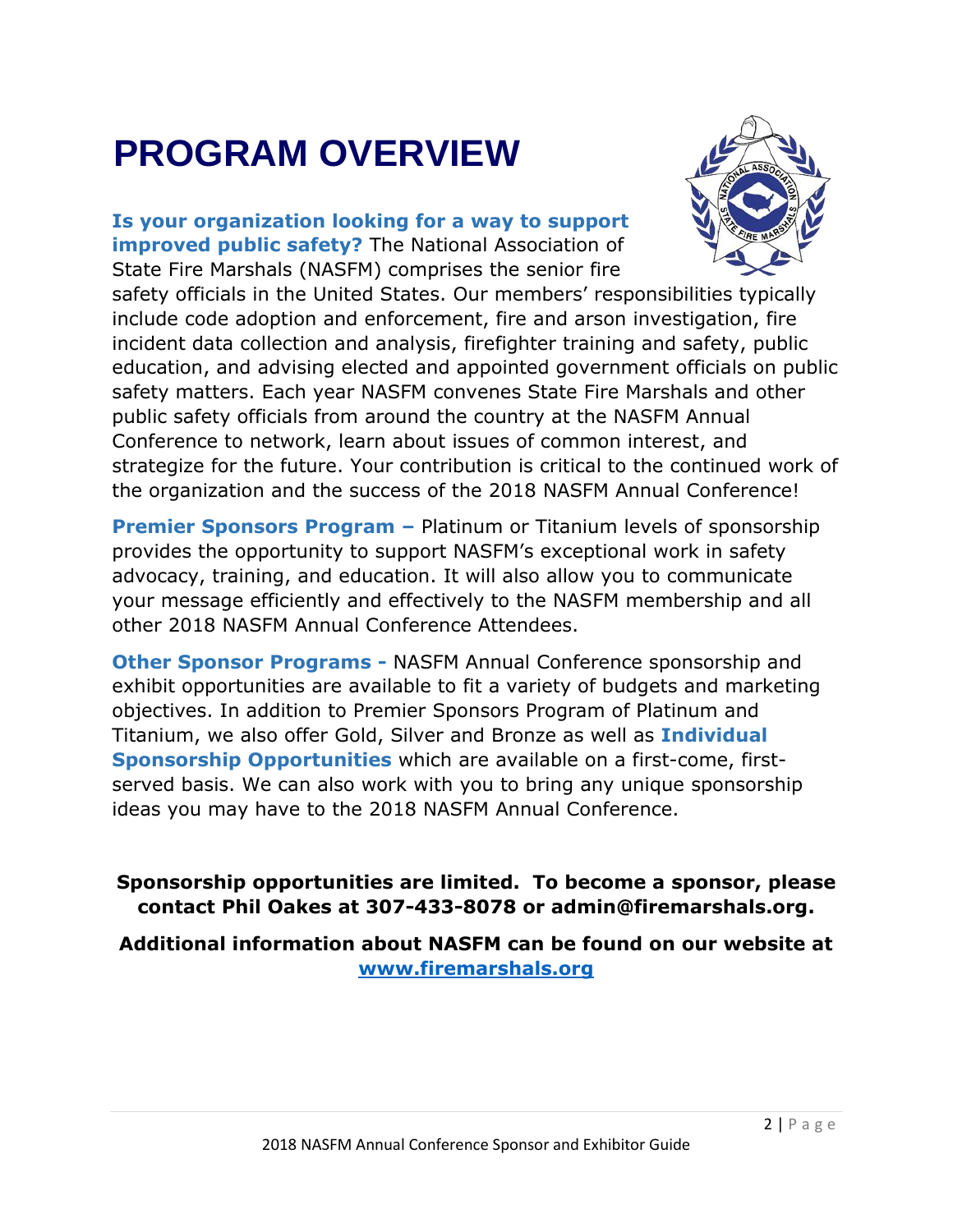### **PLATINUM SPONSOR**

### **Contribution Level** - \$11,000

### **Platinum Premium Benefits Package:**

- One complimentary conference registration
- Four (4) tickets to the Old West Cowboy Chuckwagon Dinner event Monday, August 13th
- Logo prominently placed in the Annual Conference Program\*
- Logo prominently placed on NASFM web site
- Platinum level group sign displaying your company logo in a prominent location all 3 days\*
- Your company logo in a PowerPoint displayed during breaks
- Your company logo will appear on the NASFM social media sites on three separate occasions
- Formal recognition of your Platinum level sponsorship at the conference
- Recognition in the June, August, and September editions of NASFM's Newsletter
- Two (2) NASFM Annual Conference keepsake items
- Opportunity to donate branded items to be included in attendee tote bags
- Special acknowledgement, and possible speaking opportunities, at the Premier Events, including:
	- State Fire Marshals Only Breakfast Forum
	- Exhibitors Reception
	- Pre-Conference Meetings (Board, Model Codes)
	- Conference Luncheons

If you also wish to exhibit at the 2018 conference, you will receive the following benefits:

- Premier Exhibitor booth location
- Exhibitor booth highlighted on Exhibitor Floor Map in the conference program

Customized opportunities are also available. Please contact NASFM staff at 307-433-8078 or [admin@firemarshals.org](mailto:admin@firemarshals.org) for details and availability.

**\* Due to the lead time required to produce specialized benefit opportunities such as the Platinum-level sign, the cut-off date is July 10, 2018 to receive these special opportunities as part of your Platinum sponsor contribution.**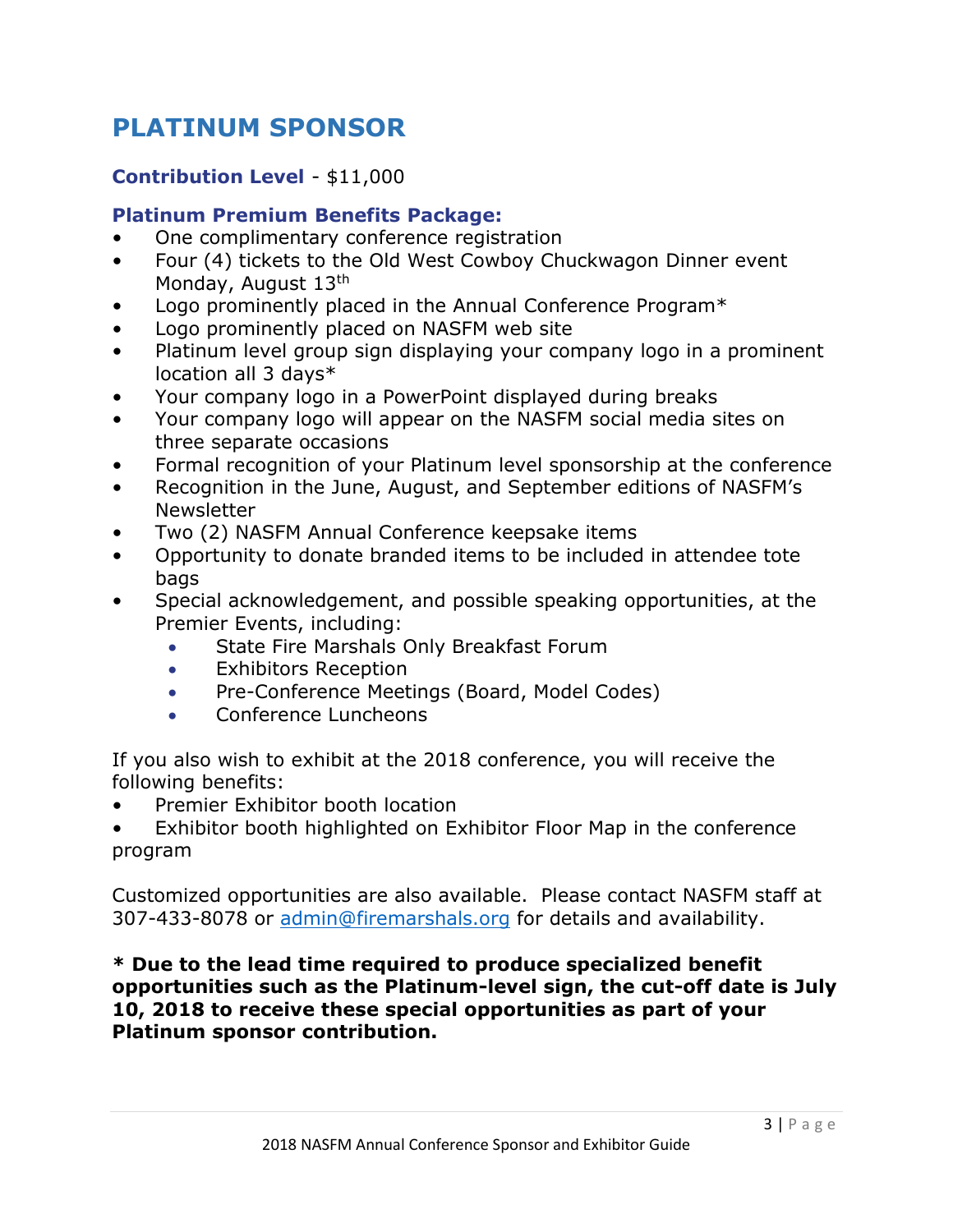### **TITANIUM SPONSOR**

### **Contribution Level** - \$7,500

### **Titanium Premium Benefits Package:**

- One complimentary conference registration
- Three (3) tickets to the Old West Cowboy Chuckwagon Dinner event Monday, August 13th
- Logo prominently placed in the Annual Conference Program\*
- Logo prominently placed on NASFM web site
- Titanium level group sign displaying your company logo in a prominent location all 3 days\*
- Your company logo in a PowerPoint displayed during breaks
- Your company logo will appear on the NASFM social media sites on two separate occasions
- Formal recognition of your Titanium level sponsorship at the conference
- Recognition in the August and September editions of NASFM's Newsletter
- One (1) NASFM Annual Conference keepsake item
- Opportunity to donate branded items to be included in attendee tote bags
- Special acknowledgement, and possible speaking opportunities, at the Premier Events including:
	- State Fire Marshals Only Breakfast Forum
	- Exhibitors Reception
	- Pre-Conference Meetings (Board, Model Codes)
	- Conference Luncheons

If you also wish to exhibit at the 2018 conference, you will receive the following benefits:

• Premier exhibitor booth location

Customized opportunities are also available. Please contact NASFM staff at 307-433-8078 or [admin@firemarshals.org](mailto:admin@firemarshals.org) for details and availability.

**\* Due to the lead time required to produce specialized benefit opportunities such as the Titanium-level sign, the cut-off date is July 10, 2018 to receive these special opportunities as part of your Titanium sponsor contribution.**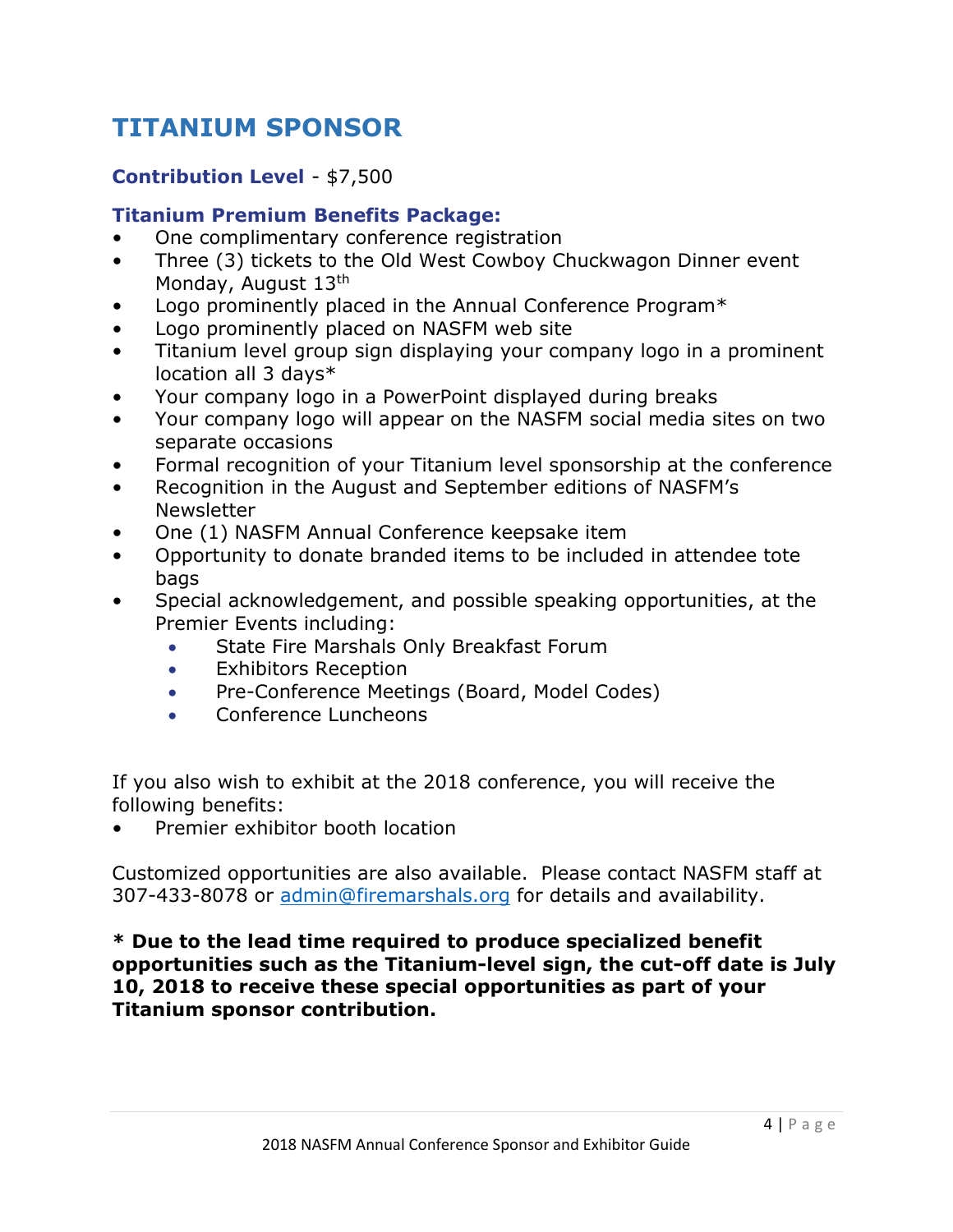### **GOLD SPONSOR**

### **Contribution Level** - \$5,000

### **Gold Benefits Package:**

- Two (2) tickets to the Old West Cowboy Chuckwagon Dinner event Monday, August 13th
- Logo prominently placed in the Annual Conference Program\*
- Logo prominently placed on NASFM web site
- Gold level group sign displaying your company logo in a prominent location all 3 days\*
- Your company logo in a PowerPoint displayed during breaks
- Your company logo will appear on the NASFM social media sites on one occasion in the month of August
- Formal recognition of your Gold level sponsorship at the conference
- Recognition in the August edition of NASFM's Newsletter
- Opportunity to donate branded items to be included in attendee tote bags
- Special acknowledgement at the Premier Events including:
	- State Fire Marshals Only Breakfast Forum
	- Exhibitors Reception
	- Pre-Conference Meetings (Board, Model Codes)
	- Conference Luncheons

Customized opportunities are also available. Please contact NASFM staff at 307-433-8078 or [admin@firemarshals.org](mailto:admin@firemarshals.org) for details and availability.

### **\* Due to the lead time required to produce specialized benefit opportunities such as the Gold level sign, the cut-off date is July 10, 2018 to receive these special opportunities as part of your Gold sponsor contribution.**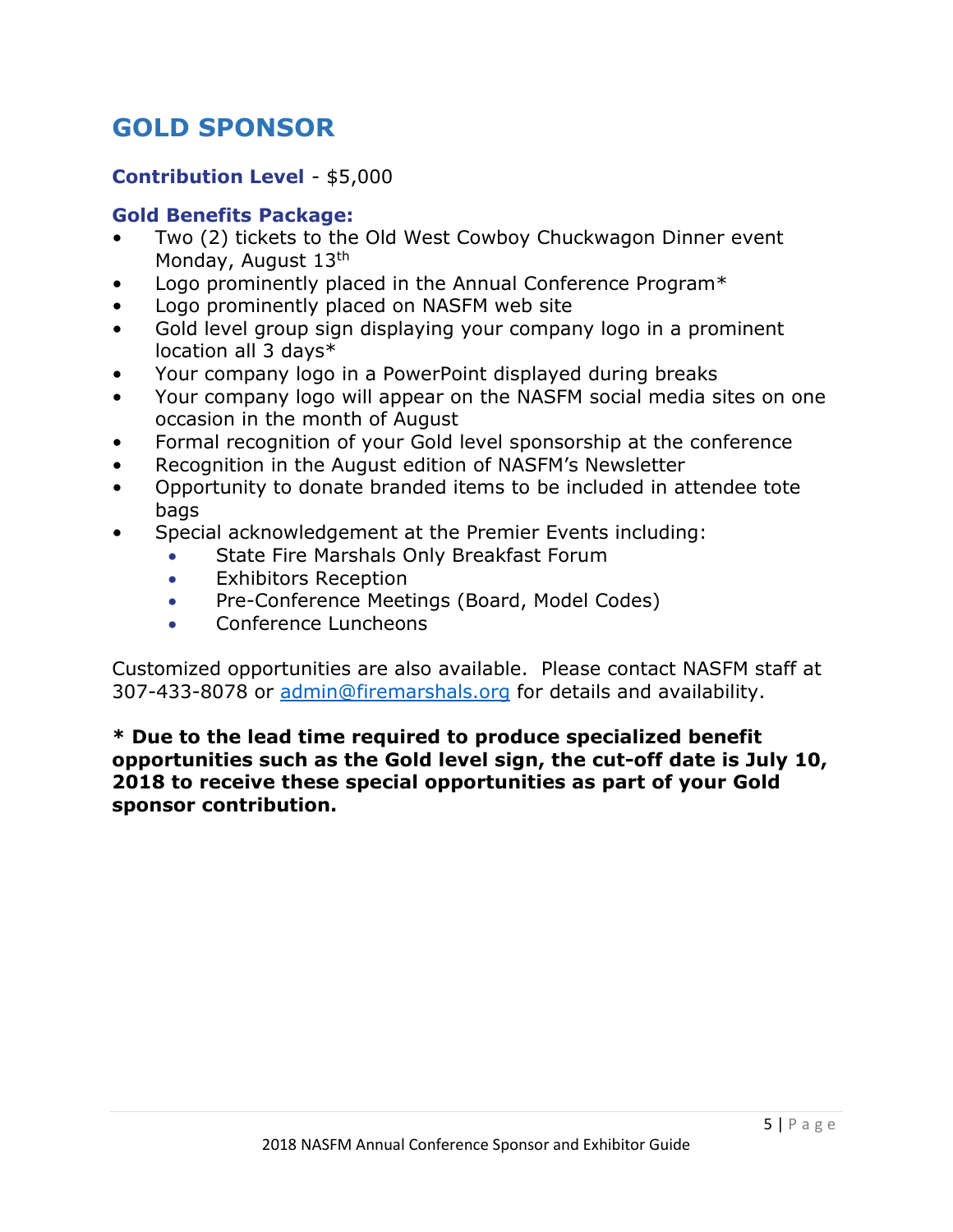### **SILVER SPONSOR**

### **Contribution Level** - \$2,500

### **Silver Benefits Package:**

- One (1) tickets to the Old West Cowboy Chuckwagon Dinner event Monday, August 13th
- Logo prominently placed in the Annual Conference Program\*
- Logo prominently placed on NASFM web site
- Silver level group sign displaying your company logo in a prominent location all 3 days\*
- Your company logo in a PowerPoint displayed during breaks
- Formal recognition of your Silver level sponsorship at the conference
- Recognition in August edition of NASFM's Newsletter
- Opportunity to donate branded items to be included in attendee tote bags
- Special acknowledgement at the Premier Events including:
	- Exhibitors Reception
	- Conference Luncheons

Customized opportunities are also available. Please contact NASFM staff at 307-433-8078 or [admin@firemarshals.org](mailto:admin@firemarshals.org) for details and availability.

**\* Due to the lead time required to produce specialized benefit opportunities such as the Silver level sign, the cut-off date is July 10, 2018, to receive these special opportunities as part of your Silver sponsor contribution.**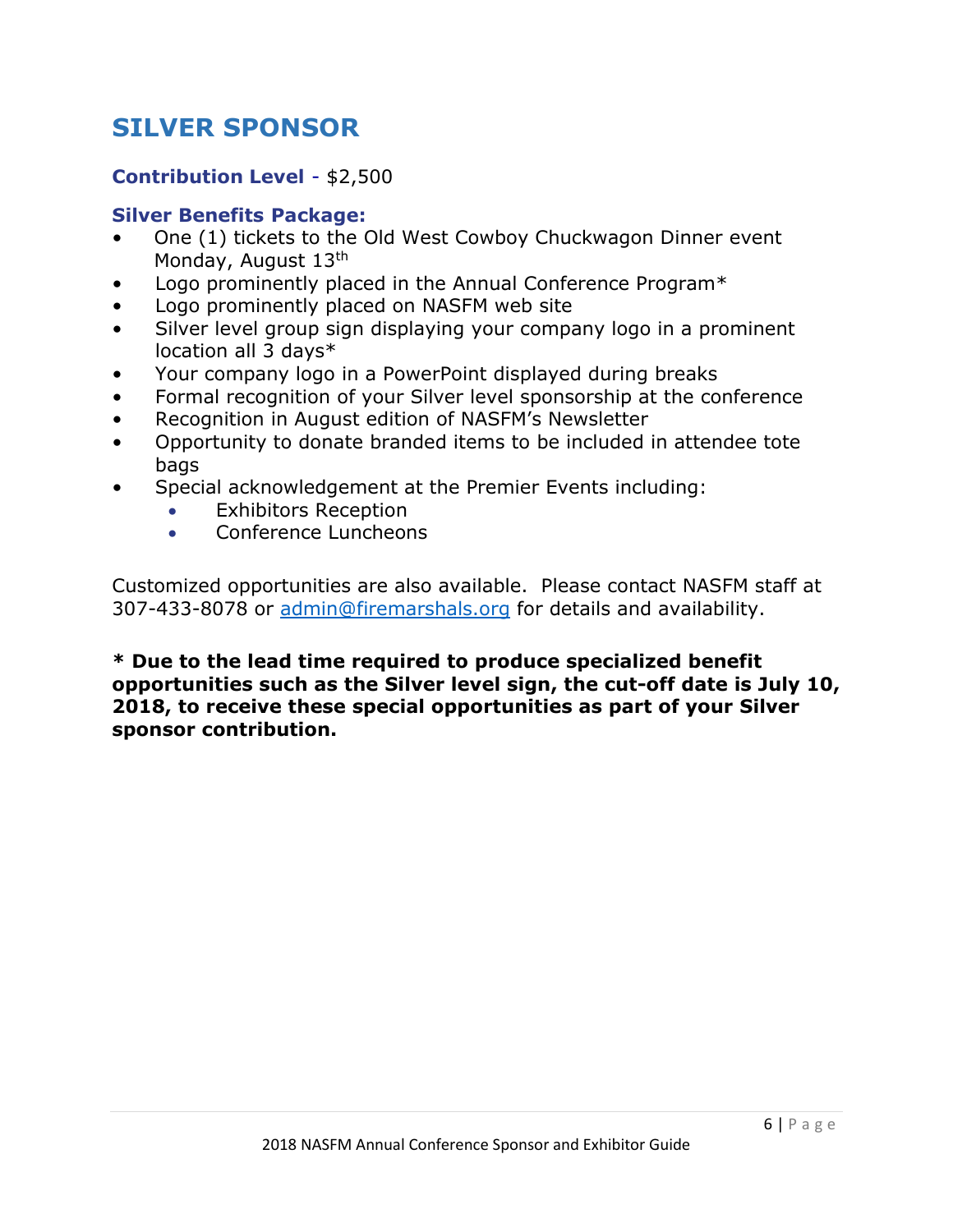### **BRONZE SPONSOR**

### **Contribution Level** - \$500

### **Bronze Benefits Package:**

- Logo prominently placed in the Annual Conference Program\*
- Logo prominently placed on NASFM web site
- Bronze level group sign displaying your company logo in a prominent location all 3 days\*
- Your company logo in a PowerPoint displayed during breaks
- Formal recognition of your Bronze level sponsorship at the conference
- Recognition in August edition of NASFM's Newsletter
- Opportunity to donate branded items to be included in attendee tote bags.
- Special acknowledgement at the Premier Events including:
	- Exhibitors Reception
	- Conference Luncheons

Customized opportunities are also available, please contact NASFM staff at 307-433-8078 or [admin@firemarshals.org](mailto:admin@firemarshals.org) for details and availability.

**\* Due to the lead time required to produce specialized benefit opportunities such as the Bronze-level sign, the cut-off date is July 10, 2018 to receive these special opportunities as part of your Bronze sponsor contribution.**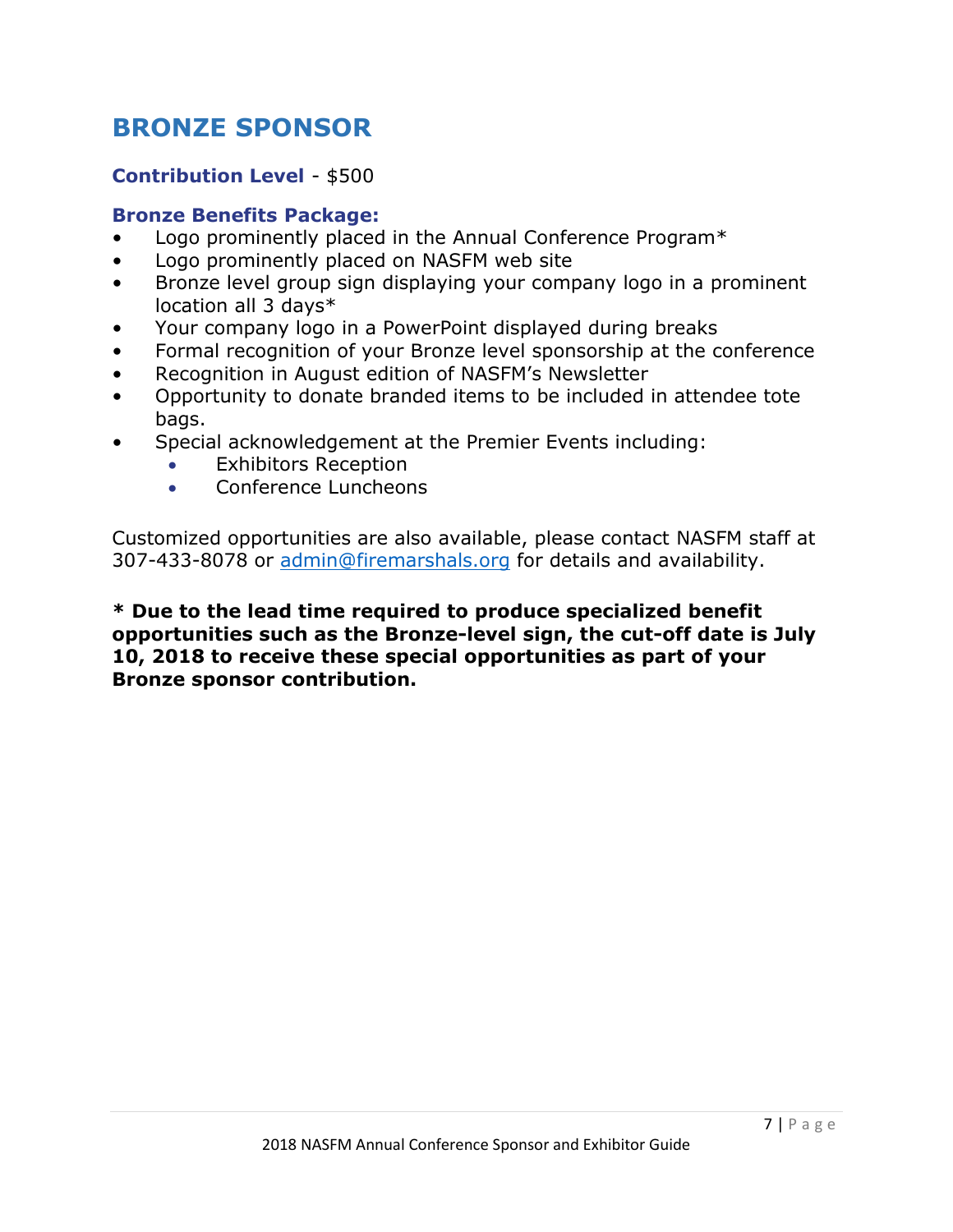### **INDIVIDUAL SPONSOR OPPORTUNITIES**

These special opportunities are available on a first-come, first-served basis. If your organization has other add-on ideas you would like to discuss, please contact us at 307-433-8078 or [admin@firemarshals.org.](mailto:admin@firemarshals.org)

**\*Conference Keepsake Item** – Your company logo added to the Keepsake item (i.e. Shirt, Duffle Bag, Windbreaker, or other item) presented to each Principal Member attending the conference. Cost - \$5,500.

**\*Custom NASFM Challenge Coin –** NASFM challenge coin with your company logo and NASFM's logo included in the coin packaging. Cost - \$4,000.

**\*Flash Drive with Conference Presentations** – You provide flash drives with your company logo, NASFM will add conference materials. Cost - \$2,000.

**\*Name Badges and Lanyards** – The attendee badges will be designed to include your logo with NASFM's Logo, and your organization will supply lanyards to accompany badges. Cost - \$3,000.

**\*SFM Only Breakfast Forum** – Forum will be announced as sponsored by company with appropriate signage prominently located near refreshments. Cost - \$2,500.

**\*Daily Breaks** – Conference breaks will be announced as sponsored by company with appropriate signage prominently located near refreshments. Cost - \$1,500.

**\*Daily Agendas** – Have your logo and URL placed on the conference daily agendas. Please note: Only three sponsor slots available. Cost - \$750.00

**\* Sponsorship of Program** – Have a sponsorship of your design placed in the NASFM program for all three days of the conference. Cost – Half page \$500.00 and quarter page \$250.00

**\*Custom Sponsorship Opportunities** – Do you have a sponsorship idea that isn't listed in this guide? Please contact us to discuss concept and cost. Cost - TBD.

Examples of custom sponsorship we have seen in the past include:

- Lemonade Stand
- Items donated to the NASFM Fire Research and Education Foundation's silent auction
- Coffee provided during the event or a day

**\* Door Prizes and Conference Bag Items** – As a sponsor or exhibitor your organization is entitled to donate items to the attendee bags or as exhibit hall prizes. Once your registration is confirmed, an email will be sent to your point of contact with shipping instructions, and to ensure all appropriate recognition is given.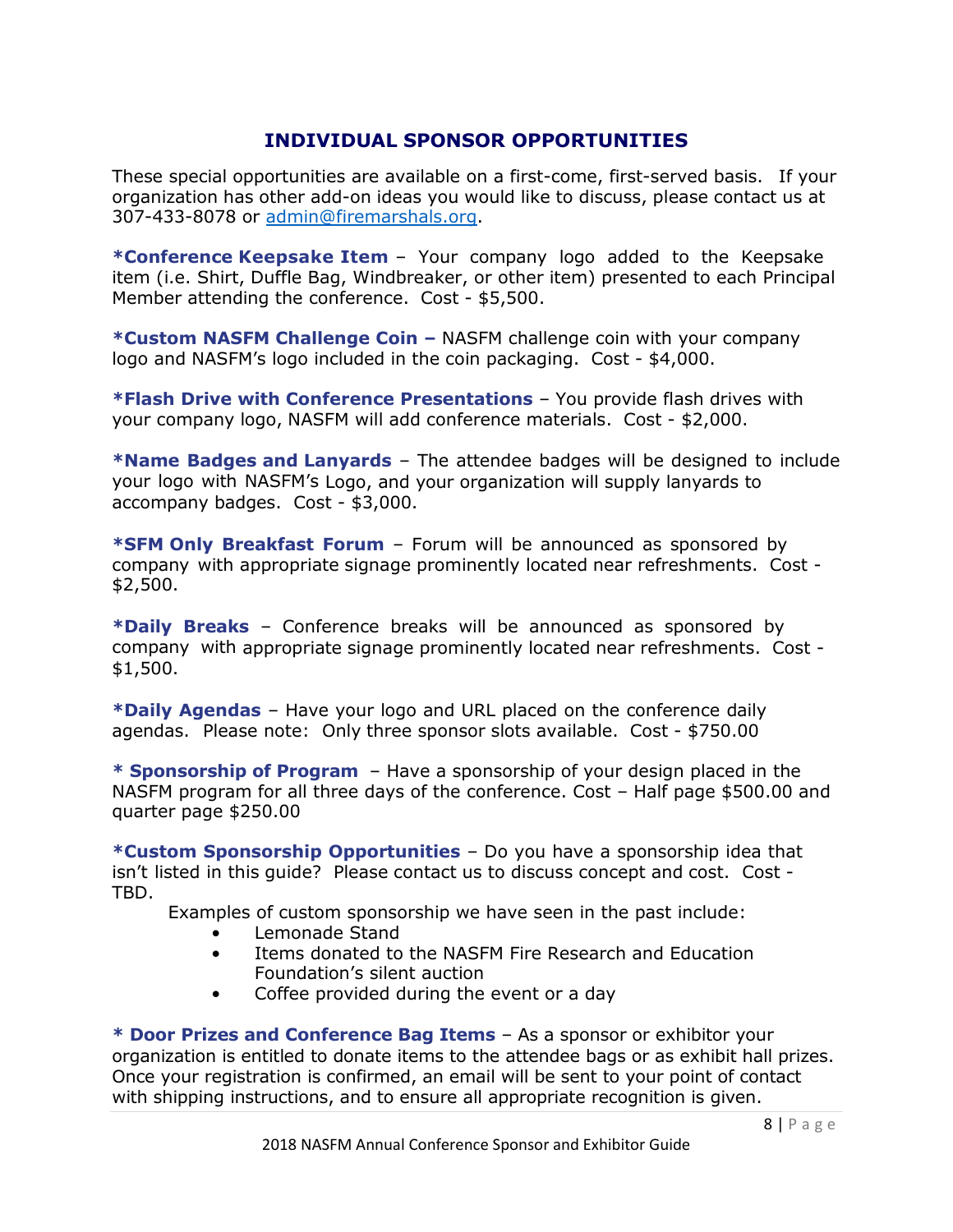## **EXHIBITOR INFORMATION**

#### **Inclusions:**

Exhibitor Fees include Tuesday August 14th, 2018 Exhibit show and Exhibitor Reception only for up to two people, a 10'x10" booth space, table, two chairs, and wastebasket. NOTE: The Exhibitor Fee DOES NOT include the dinner/entertainment event, general sessions, lunches or breaks. If you wish to attend all or part of these events, you must also complete a conference registration form, and will be charged the applicable fees. If more than two registrations are needed, you may purchase extras using the annual conference registration form.

The exhibit hall will be open for a minimum of three (3) hours. Hors D'oeuvres will be served throughout.

#### **Deposit and Refunds:**

Fifty percent of the total space rental is considered a non-refundable deposit.

Funds are due upon receipt of the exhibit application. Exhibit spaces cannot be guaranteed without receipt of appropriate funds.

Exhibitor's signature on the application signifies that Exhibitor has read, understands, and agrees to be bound by all the terms and conditions on that form and within this document (including the Exhibitor Regulations, exhibition hall regulations and applicable union contracts, which constitute part of this Agreement). All matters not covered by the Exhibitor Regulations shall be subject to the final judgment and decision of Conference Management.

#### **Exhibit Logistics:**

NASFM will be using an outside company (Modern Expo & Events) to set up the exhibit hall and provide other materials to vendors (i.e. Electricity, TVs, extra chairs, labor to assist with set up, etc.). Within 45 days of the start of the conference you will receive a packet of information from them at the email address provided on the exhibit space agreement. Due to limited storage at the hotel, materials must be shipped to Modern Expo & Events. Shipping information will be available through a unique link to be provided within 90 days of the event.

#### **Door Prizes and Conference Bag Items:**

As a sponsor or exhibitor your organization is entitled to donate items to the attendee bags or as exhibit hall prizes. Once your registration is confirmed, an email will be sent to your point of contact with shipping instructions, and to ensure all appropriate recognition is given. If contributing items, a minimum of 200 of each item is required.

#### **Exhibitor Regulations:**

**1. Offer and Acceptance**. Exhibitor's submission of the 2018 Exhibit Space Agreement form, with or without a deposit, shall constitute an offer from Exhibitor to enter into such Agreement with the National Association of State Fire Marshals, (hereafter referred to as "NASFM" or "Conference Management"). Such offer can only be accepted by NASFM. Conference Management reserves the right to determine eligibility of Exhibitor for inclusion in the Exhibition, prior to or after acceptance of this Agreement. Conference Management, in its sole discretion, shall determine the appropriateness of products or services exhibited and reserves the right to prohibit display or advertisement of products or services which are considered inappropriate. The Exhibitor Regulations are subject to amendment by NASFM with reasonable notice to the Exhibitor.

**2. Arrangements of Exhibits.** Exhibit space shall be assigned by Conference Management in its sole discretion. Plans for specially built displays not in accordance with the Exhibitor Regulations and the regulations set forth in the Exhibitor Service Kit must be submitted to Conference Management before construction is ordered and/or begun. The Exhibitor Service Kit will be supplied to Exhibitor approximately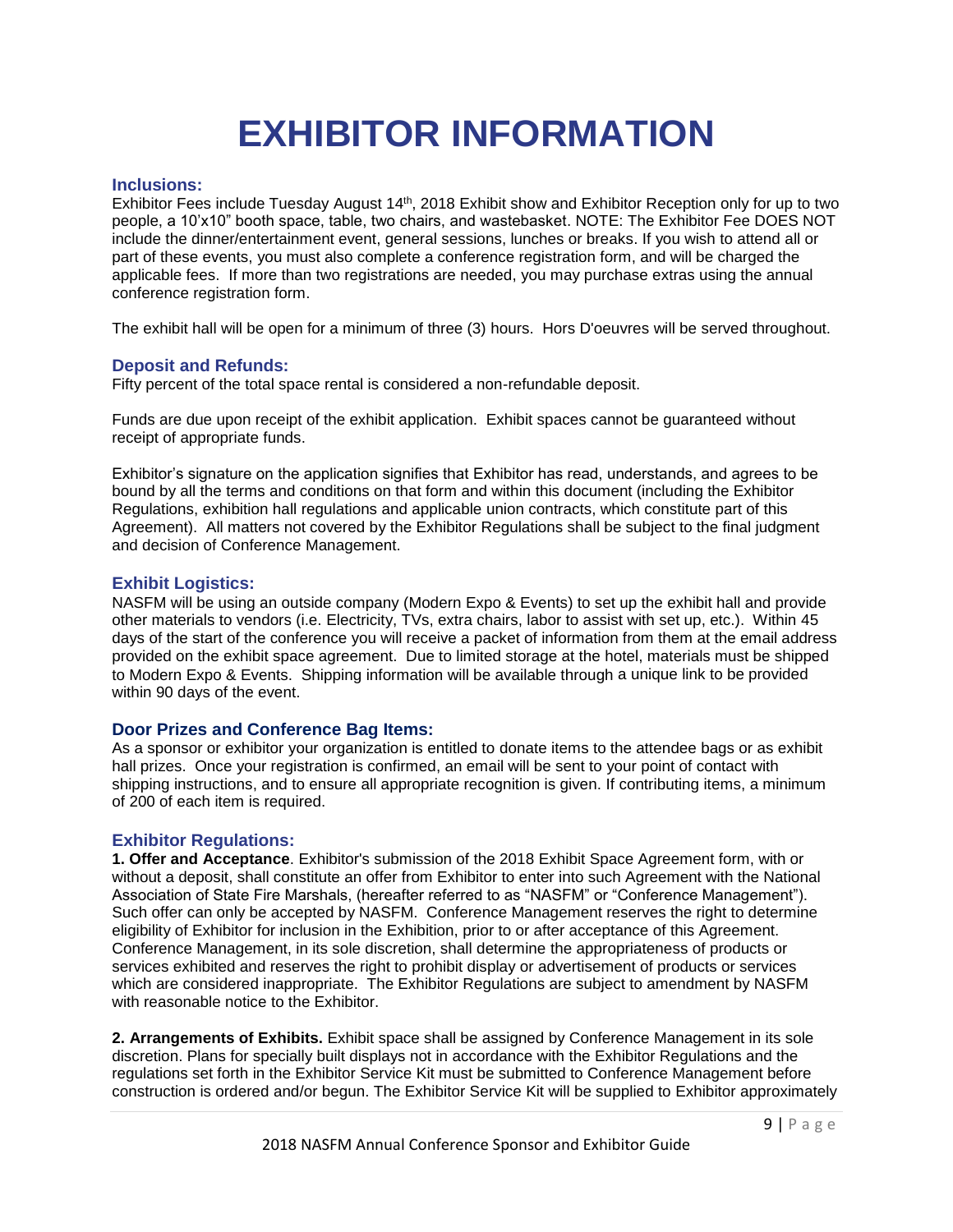45 days before the Exhibition. With or without prior inspection, Exhibitor understands that by signing the 2018 Exhibit Space Agreement form, Exhibitor agrees to be bound by the Exhibitor Service Kit, which shall form part of the Agreement.

**3. Soliciting/Photographs.** Exhibitor is prohibited from distributing (i) literature, souvenirs, or other items from outside the boundaries of Exhibitor's booth, and (ii) literature, souvenirs, or other items that are other than Exhibitor's own materials; in each case, unless Exhibitor has obtained Conference Management's prior written approval. These prohibitions apply before, after, or during Exhibition hours. Canvassing in exhibit halls or distribution of advertising matter, souvenirs, or any other items whatsoever by anyone who is not a paid exhibitor is strictly forbidden. Exhibitor is prohibited from taking photographs of other exhibits or other aspects of the Exhibition, without Conference Management's prior written approval. Exhibitors may photograph only their own booth(s).

**4. Exhibitor Personnel and Others.** Technical specialists, qualified to discuss engineering details of their products, must staff booths at all times during Exhibition hours. Conference Management reserves the right to prohibit an exhibit or part of an exhibit that, in Conference Management's sole discretion, may detract from the character or nature of the Exhibition.

**5. Remedies.** If Exhibitor fails to make any payment or otherwise breaches any provision of the Agreement, and fails to cure within a reasonable time (as determined by Conference Management) after Exhibitor has received written notice from Conference Management specifying the breach, Conference Management shall have the right to exercise (without further notice) any one or more of the following remedies at any time after such reasonable time has passed: (i) cancel the Agreement in whole or in part; (ii) evict Exhibitor from any or all of the space being rented by Exhibitor; (iii) have any of the Agreement's violated provisions specifically enforced; and/or (iv) exercise any other remedy available by rule of law. In addition, Conference Management may keep any and all monies received from Exhibitor as liquidated damages, it being understood that NASFM's losses and damages from Exhibitor's breach of the Agreement as well as a precise value for services provided by NASFM prior to the conclusion of the Exhibition are difficult to ascertain and that the agreed liquidated damages are not intended and may not be construed as a penalty. Upon cancellation of the Agreement, Conference Management may (without prejudice to any other available remedy) rent Exhibitor's space to any other exhibitor, or use such space in any other manner as Conference Management deems necessary, in its sole discretion, without any obligation to Exhibitor.

**6. Unoccupied Space.** If any of Exhibitor's space remains unoccupied on opening day of the Exhibition, Exhibitor shall be deemed to have abandoned such space. Thereafter, Conference Management shall have the right to rent such space to any other exhibitor, or use such space in any other manner as Conference Management deems necessary, in its sole discretion, without any obligation to Exhibitor. This Section shall not be construed as affecting the obligation of Exhibitor to pay the full amount specified in the Agreement for space rental.

**7. Liability.** Exhibitor agrees to make no claim for any act or omission of Conference Management taken in accordance with the Exhibitor Regulations. Neither Conference Management nor its agents or representatives will be responsible for any injury, loss, or damage that may occur to Exhibitor or to Exhibitor's employees, invitees, licensees, or guests, or Exhibitor's property, from any cause whatsoever. Under no circumstances shall Conference Management or its agents or representatives be liable for (i) any special, indirect, incidental, or consequential loss or damage whatsoever, or (ii) any loss of profit, loss of use, loss of opportunity, or any cost or damage resulting from any such loss. Exhibitor acknowledges that the risk allocations of this Section are reasonable based on the understanding that Exhibitor shall obtain, at its own expense, adequate insurance against any such injury, loss, or damage. Conference Management shall not be liable for failure to perform its obligations under the Agreement as a result of strikes, riots, acts of God, or any other cause beyond its control. Anyone visiting, viewing, or otherwise participating in Exhibitor's booth or exhibit is deemed to be the invitee, licensee, or guest of Exhibitor, and not the invitee, licensee, or guest of Conference Management. Exhibitor assumes full responsibility and liability for the actions of its agents, employees, independent contractors, or representatives, whether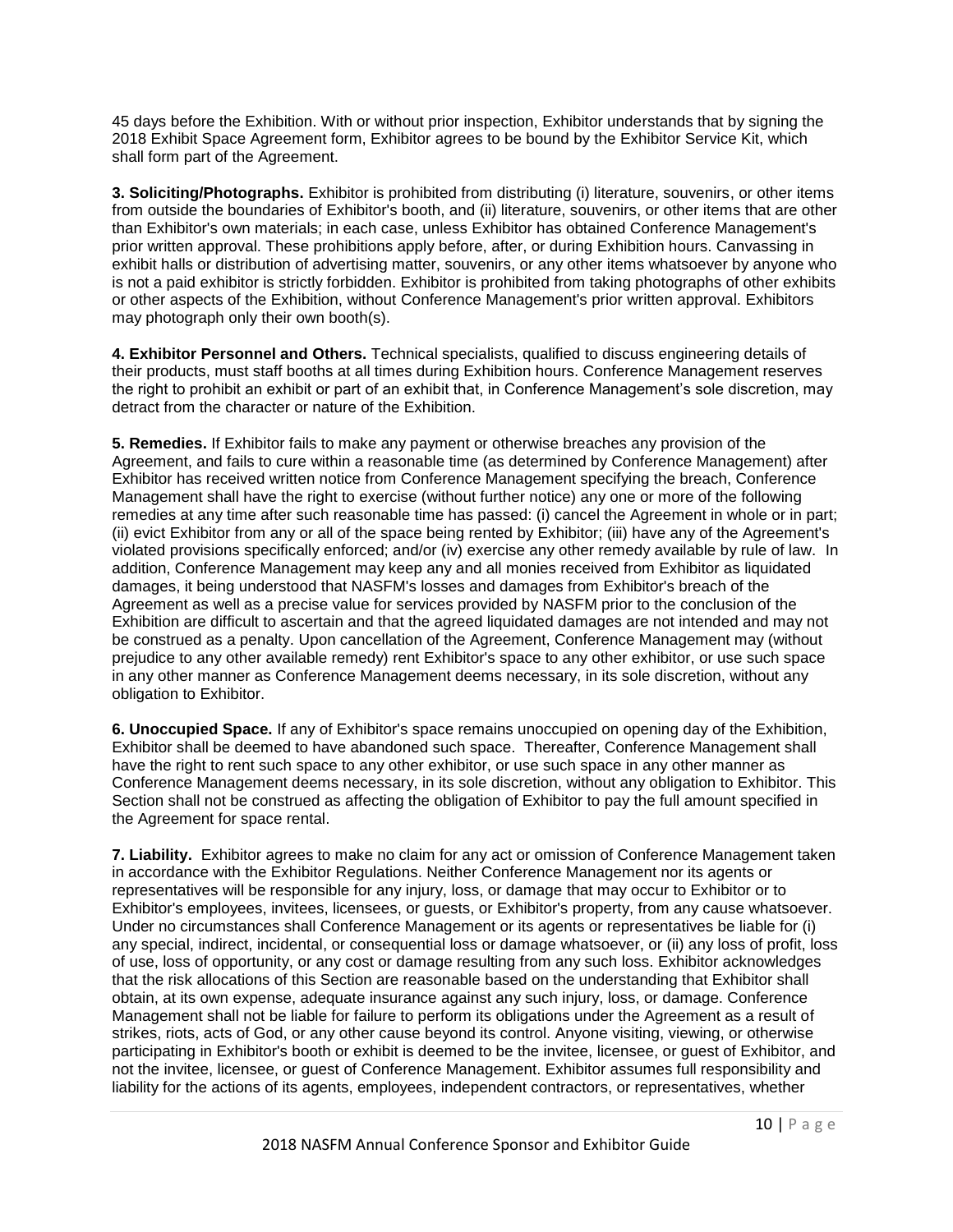acting within or without the scope of their authority, and agrees to defend, indemnify, and hold NASFM, the exhibition hall, and their respective privies, harmless from and against claims resulting directly or indirectly from the actions or omissions of Exhibitor and/or Exhibitors agents, employees, independent contractors, or representatives, whether within or without the scope of authority.

**8. Insurance.** For the term of the Agreement, Exhibitor shall at all times maintain insurance sufficient to cover the liabilities of Exhibitor under the Agreement. The amount and scope of such insurance shall be reasonably satisfactory to Conference Management. Such insurance shall also provide coverage for Exhibitor's contractual obligations to defend, indemnify, and hold harmless, as stated in the Agreement. Conference Management shall be added as an additional insured to such insurance.

Exhibitor's insurer shall confirm to Conference Management that such insurance cannot be cancelled or changed without thirty (30) days prior written notice to Conference Management. Exhibitor agrees to provide Conference Management a suitable certificate verifying that the required insurance is and will remain in force for the duration of the Exhibition.

**9. Force Majeure.** In case the Exhibition hall is damaged or destroyed by fire, the elements, or any other cause, or if circumstances make it unreasonably difficult for Conference Management to permit Exhibitor to occupy the assigned space during any part or the whole of the Exhibition, then during such circumstances Conference Management, the building management, and their respective privies will be released and discharged from the obligation to supply space, and Exhibitor will not be reimbursed a share of the booth rental previously received by Conference Management from Exhibitor. NASFM reserves the right to cancel, re-name, or relocate the Exhibition or change the dates on which it is held. If NASFM changes the name, relocates to another facility within the same city, or changes the dates for the Exhibition to dates that are not more than 30 days earlier or later than the dates originally scheduled, no refund will be due Exhibitor and NASFM shall assign to Exhibitor such other space as NASFM deems appropriate. In such case, Exhibitor agrees to use such space under the terms of the Agreement.

**10. Jurisdiction and Attorney Fees.** Should any legal action be commenced to resolve any dispute under the Agreement Exhibitor hereby consents to venue and jurisdiction in the federal or state courts located in Cook County, Illinois, and agrees that no such action may be brought in a forum not located in Cook County, Illinois.

**11. Taxes and Licenses.** Exhibitor shall be responsible for obtaining any licenses, permits, or approvals required under local, city, state, or national law applicable to Exhibitor's activity at the Exhibition, including licenses to use music or other intellectual property. Exhibitor shall be responsible for obtaining any tax identification numbers and paying all taxes, license fees, use fees, or other charges that may become due to any governmental authority concerning Exhibitor's activities related to the Exhibition.

**12. Cancellations**. In the event that Exhibitor wishes to cancel some or all of its allotted exhibit space, Exhibitor may request and Conference Management may grant such cancellation, but only with the following understandings; (i) all cancellations must be requested in writing and addressed to NASFM at the address below; (ii) Conference Management is not required to refund any portion of moneys (the 50% deposit, full fee, or otherwise) previously paid by Exhibitor; (iii) if Exhibitor's cancellation request is received by Conference Management after the Agreement has become effective, 50% of the fee may be returned only if the exhibit space is reissued to another vendor. Conference Management assumes no responsibility for having included the name of Exhibitor in the Exhibition catalog, brochures, news releases, or other materials.

**13. Changes**. If Exhibitor requests an increase of its booth space after the Agreement has become effective, Conference Management will use reasonable best efforts to accommodate such request, subject to space availability, additional fee payment, and other circumstances then prevailing. If Exhibitor requests a change that leads to a net reduction of booth space from original requirements, such request shall be covered by Section 12 above.